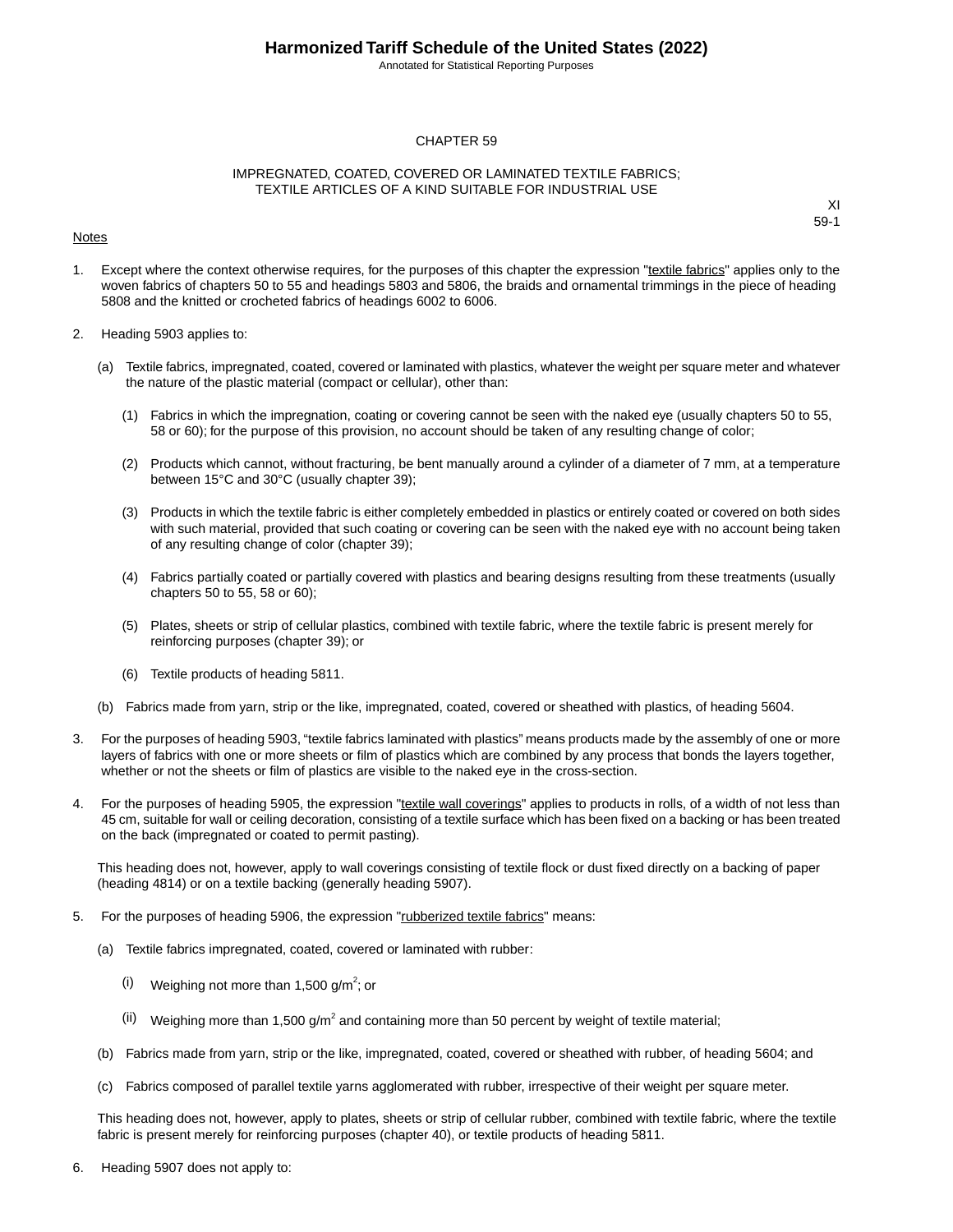Annotated for Statistical Reporting Purposes

Notes (con.) XI 59-2

- (a) Fabrics in which the impregnation, coating or covering cannot be seen with the naked eye (usually chapters 50 to 55, 58 or 60); for the purpose of this provision, no account should be taken of any resulting change of color;
- (b) Fabrics painted with designs (other than painted canvas being theatrical scenery, studio back-cloths or the like);
- (c) Fabrics partially covered with flock, dust, powdered cork or the like and bearing designs resulting from these treatments; however, imitation pile fabrics remain classified in this heading;
- (d) Fabrics finished with normal dressings having a basis of amylaceous or similar substances;
- (e) Wood veneered on a backing of textile fabrics (heading 4408);
- (f) Natural or artificial abrasive powder or grain, on a backing of textile fabrics (heading 6805);
- (g) Agglomerated or reconstituted mica, on a backing of textile fabrics (heading 6814); or
- (h) Metal foil on a backing of textile fabrics (generally Section XIV or XV).
- 7. Heading 5910 does not apply to:
	- (a) Transmission or conveyor belting, of textile material, of a thickness of less than 3 mm; or
	- (b) Transmission or conveyor belts or belting of textile fabric impregnated, coated, covered or laminated with rubber or made from textile yarn or cord impregnated, coated, covered or sheathed with rubber (heading 4010).
- 8. Heading 5911 applies to the following goods, which do not fall in any other heading of section XI:
	- (a) Textile products in the piece, cut to length or simply cut to rectangular (including square) shape (other than those having the character of the products of headings 5908 to 5910), the following only:
		- (i) Textile fabrics, felt and felt-lined woven fabrics, coated, covered or laminated with rubber, leather or other material, of a kind used for card clothing, and similar fabrics of a kind used for other technical purposes, including narrow fabrics made of velvet impregnated with rubber, for covering weaving spindles (weaving beams);
		- (ii) Bolting cloth;
		- (iii) Filtering and straining cloth of a kind used in oil presses or the like, of textile material or of human hair;
		- (iv) Flat woven textile fabrics with multiple warp or weft, whether or not felted, impregnated or coated, of a kind used in machinery or for other technical purposes;
		- (v) Textile fabric reinforced with metal, of a kind used for technical purposes;
		- (vi) Cords, braids and the like, whether or not coated, impregnated or reinforced with metal, of a kind used in industry as packing or lubricating materials;
	- (b) Textile articles (other than those of headings 5908 to 5910) of a kind used for technical purposes (for example, textile fabrics and felts, endless or fitted with linking devices, of a kind used in papermaking or similar machines (for example, for pulp or asbestos-cement), gaskets, washers, polishing discs and other machinery parts).

#### Compiler's Note

The provisions of subchapter II of chapter 99 (Miscellaneous Tariff Bills or MTBs), the provisions of the Generalized System of Preferences (GSP) found in General Note 4 and most product exclusions from the additional tariffs on products of China in subchapter III of chapter 99 expired on December 31, 2020. However, no endnotes or footnotes relating to these provisions have been deleted as of the issue date of this edition.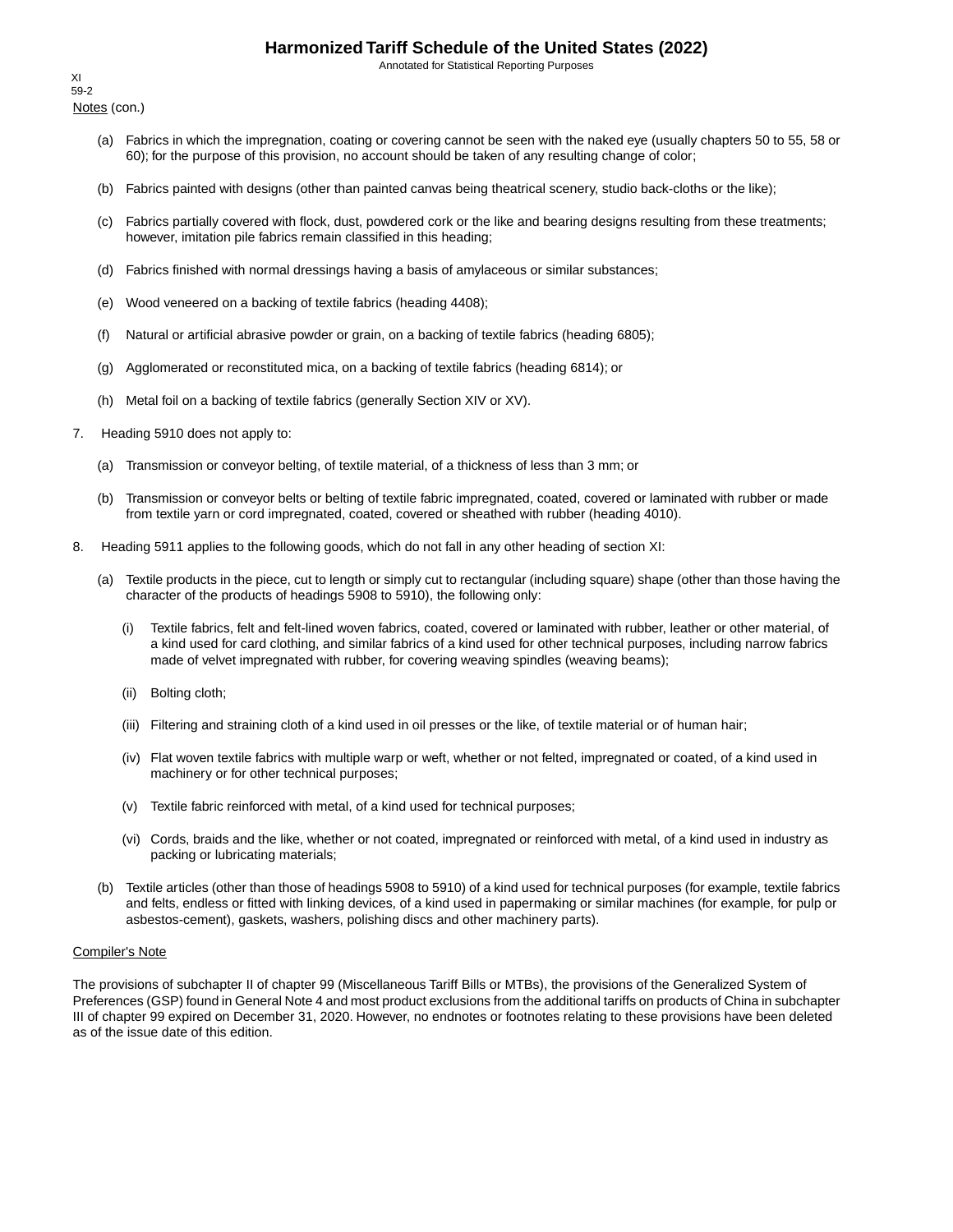Annotated for Statistical Reporting Purposes

| fix<br>Quantity<br>General<br>Special<br>5901<br>Textile fabrics coated with gum or amylaceous substances, of<br>a kind used for the outer covers of books or the like; tracing<br>cloth; prepared painting canvas; buckram and similar stiffened<br>textile fabrics of a kind used for hat foundations:<br>5901.10<br>Textile fabrics coated with gum or amylaceous sub-<br>stances, of a kind used for the outer covers of books or<br>the like:<br>Free (AU, BH, CL,<br>74.5%<br>$7\%$ <sup>1/</sup><br>5901.10.10 00<br>CO, IL, JO, KR,<br>kg<br>MA, OM, P, PA,<br>PE, S, SG)<br>$m2$<br>Free (AU, BH, CL,<br>35%<br>$4.1\%$ <sup>1/</sup><br>5901.10.20 00<br>CO, E <sup>*</sup> , IL, JO, KR,<br>kg<br>MA, OM, P, PA,<br>PE, S, SG)<br>5901.90<br>Other:<br>$.7\%$ <sup>1/</sup><br>Free (AU, BH, CL,<br>74.5%<br>5901.90.20 00<br>CO, IL, JO, KR,<br>kg<br>MA, OM, P, PA,<br>PE, S, SG)<br>$m2$<br>$4.1\%$ <sup>1/</sup><br>Free (AU, BH, CL,<br>35%<br>5901.90.40 00<br>CO, E <sup>*</sup> , IL, JO, KR,<br>kg<br>MA, OM, P, PA,<br>PE, S, SG)<br>5902<br>Tire cord fabric of high tenacity yarn of nylon or other poly-<br>amides, polyesters or viscose rayon:<br>5902.10.00 00<br>Free (AU, BH, CL,<br>25%<br>CO, IL, JO, KR,<br>MA, OM, P, PA,<br>PE, S, SG)<br>5902.20.00 00<br>Free (AU, BH, CL,<br>25%<br>CO, IL, JO, KR,<br>MA, OM, P, PA,<br>PE, S, SG)<br>5902.90.00 00<br>25% | Heading/   | Stat. |                            | Unit | Rates of Duty |   |
|--------------------------------------------------------------------------------------------------------------------------------------------------------------------------------------------------------------------------------------------------------------------------------------------------------------------------------------------------------------------------------------------------------------------------------------------------------------------------------------------------------------------------------------------------------------------------------------------------------------------------------------------------------------------------------------------------------------------------------------------------------------------------------------------------------------------------------------------------------------------------------------------------------------------------------------------------------------------------------------------------------------------------------------------------------------------------------------------------------------------------------------------------------------------------------------------------------------------------------------------------------------------------------------------------------------------------------------------------------------------------------------------------|------------|-------|----------------------------|------|---------------|---|
|                                                                                                                                                                                                                                                                                                                                                                                                                                                                                                                                                                                                                                                                                                                                                                                                                                                                                                                                                                                                                                                                                                                                                                                                                                                                                                                                                                                                  | Subheading | Suf-  | <b>Article Description</b> | of   |               | 2 |
|                                                                                                                                                                                                                                                                                                                                                                                                                                                                                                                                                                                                                                                                                                                                                                                                                                                                                                                                                                                                                                                                                                                                                                                                                                                                                                                                                                                                  |            |       |                            |      |               |   |
|                                                                                                                                                                                                                                                                                                                                                                                                                                                                                                                                                                                                                                                                                                                                                                                                                                                                                                                                                                                                                                                                                                                                                                                                                                                                                                                                                                                                  |            |       |                            |      |               |   |
|                                                                                                                                                                                                                                                                                                                                                                                                                                                                                                                                                                                                                                                                                                                                                                                                                                                                                                                                                                                                                                                                                                                                                                                                                                                                                                                                                                                                  |            |       |                            |      |               |   |
|                                                                                                                                                                                                                                                                                                                                                                                                                                                                                                                                                                                                                                                                                                                                                                                                                                                                                                                                                                                                                                                                                                                                                                                                                                                                                                                                                                                                  |            |       |                            |      |               |   |
|                                                                                                                                                                                                                                                                                                                                                                                                                                                                                                                                                                                                                                                                                                                                                                                                                                                                                                                                                                                                                                                                                                                                                                                                                                                                                                                                                                                                  |            |       |                            |      |               |   |
|                                                                                                                                                                                                                                                                                                                                                                                                                                                                                                                                                                                                                                                                                                                                                                                                                                                                                                                                                                                                                                                                                                                                                                                                                                                                                                                                                                                                  |            |       |                            |      |               |   |
|                                                                                                                                                                                                                                                                                                                                                                                                                                                                                                                                                                                                                                                                                                                                                                                                                                                                                                                                                                                                                                                                                                                                                                                                                                                                                                                                                                                                  |            |       |                            |      |               |   |
|                                                                                                                                                                                                                                                                                                                                                                                                                                                                                                                                                                                                                                                                                                                                                                                                                                                                                                                                                                                                                                                                                                                                                                                                                                                                                                                                                                                                  |            |       |                            |      |               |   |
|                                                                                                                                                                                                                                                                                                                                                                                                                                                                                                                                                                                                                                                                                                                                                                                                                                                                                                                                                                                                                                                                                                                                                                                                                                                                                                                                                                                                  |            |       |                            |      |               |   |
|                                                                                                                                                                                                                                                                                                                                                                                                                                                                                                                                                                                                                                                                                                                                                                                                                                                                                                                                                                                                                                                                                                                                                                                                                                                                                                                                                                                                  |            |       |                            |      |               |   |
|                                                                                                                                                                                                                                                                                                                                                                                                                                                                                                                                                                                                                                                                                                                                                                                                                                                                                                                                                                                                                                                                                                                                                                                                                                                                                                                                                                                                  |            |       |                            |      |               |   |
|                                                                                                                                                                                                                                                                                                                                                                                                                                                                                                                                                                                                                                                                                                                                                                                                                                                                                                                                                                                                                                                                                                                                                                                                                                                                                                                                                                                                  |            |       |                            |      |               |   |
|                                                                                                                                                                                                                                                                                                                                                                                                                                                                                                                                                                                                                                                                                                                                                                                                                                                                                                                                                                                                                                                                                                                                                                                                                                                                                                                                                                                                  |            |       |                            |      |               |   |
|                                                                                                                                                                                                                                                                                                                                                                                                                                                                                                                                                                                                                                                                                                                                                                                                                                                                                                                                                                                                                                                                                                                                                                                                                                                                                                                                                                                                  |            |       |                            |      |               |   |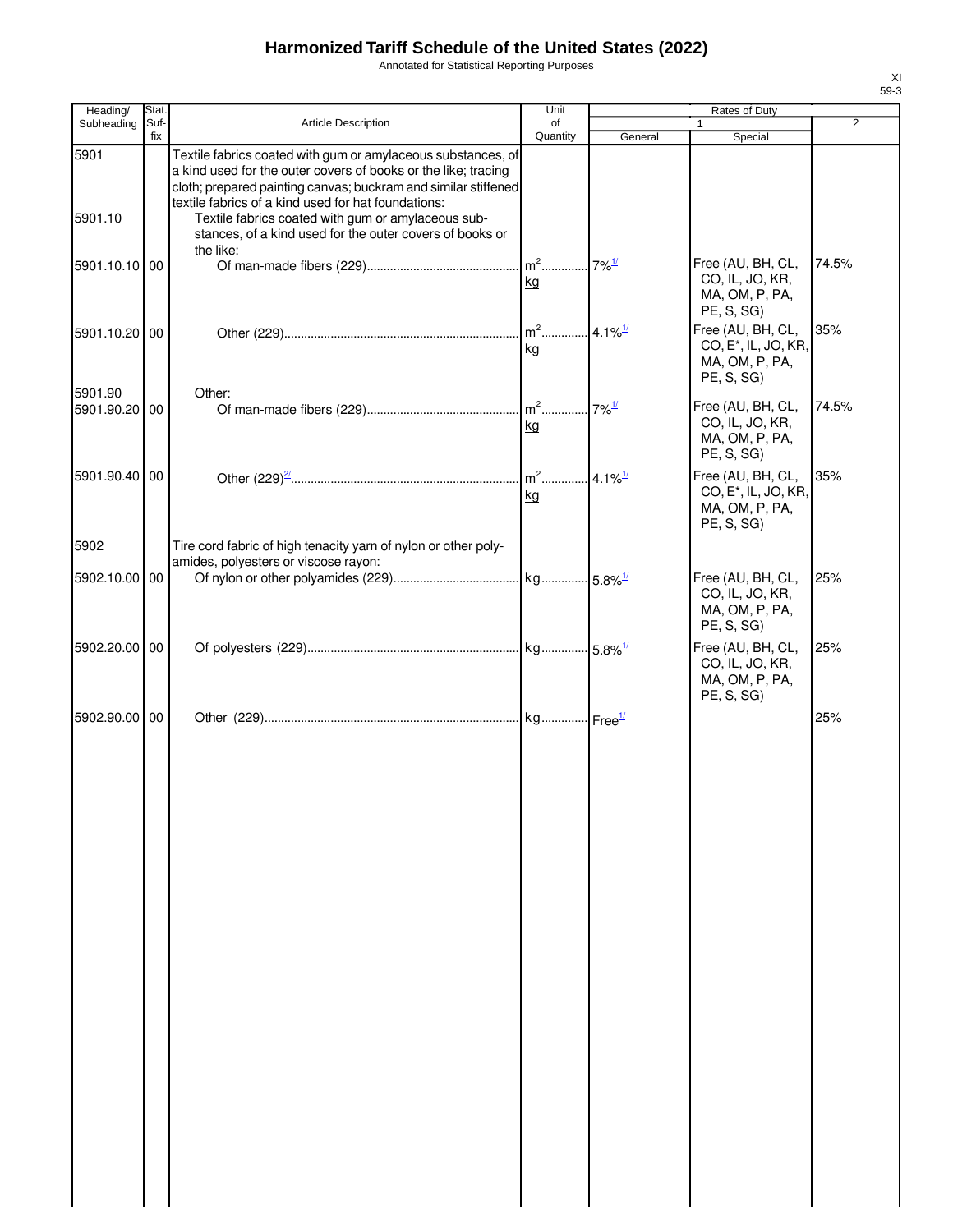Annotated for Statistical Reporting Purposes

| Heading/                 | Stat. |                                                                                                               | Unit           |                        | Rates of Duty                    |                |
|--------------------------|-------|---------------------------------------------------------------------------------------------------------------|----------------|------------------------|----------------------------------|----------------|
| Subheading               | Suf-  | Article Description                                                                                           | of             |                        | $\mathbf{1}$                     | $\overline{2}$ |
|                          | fix   |                                                                                                               | Quantity       | General                | Special                          |                |
| 5903                     |       | Textile fabrics impregnated, coated, covered or laminated with<br>plastics, other than those of heading 5902: |                |                        |                                  |                |
| 5903.10<br>5903.10.10 00 |       | With poly(vinyl chloride):                                                                                    | $m^2$          | $2.7\%$ <sup>1/</sup>  | Free (A*, AU, BH,                | 40%            |
|                          |       |                                                                                                               | kg             |                        | CL, CO, D, E, IL,                |                |
|                          |       |                                                                                                               |                |                        | JO, KR, MA, OM,                  |                |
|                          |       |                                                                                                               |                |                        | P, PA, PE, S, SG)                |                |
|                          |       | Of man-made fibers:                                                                                           |                |                        |                                  |                |
|                          |       | Fabrics specified in note 9 to section XI:                                                                    |                |                        |                                  |                |
| 5903.10.15 00            |       | Over 60 percent by weight of plastics m <sup>2</sup> Free <sup>3/</sup>                                       |                |                        |                                  | 40%            |
|                          |       |                                                                                                               | kg             |                        |                                  |                |
|                          |       |                                                                                                               | $m^2$          |                        | Free (AU, BH, CL,                | 83.5%          |
| 5903.10.18 00            |       |                                                                                                               |                | $14.1\%$ <sup>1/</sup> | CO, IL, JO, KR,                  |                |
|                          |       |                                                                                                               | kg             |                        | MA, OM, P, PA,                   |                |
|                          |       |                                                                                                               |                |                        | PE, S, SG)                       |                |
|                          |       | Other:                                                                                                        |                |                        |                                  |                |
| 5903.10.20               |       | Over 70 percent by weight of rubber or                                                                        |                |                        |                                  |                |
|                          |       |                                                                                                               |                | Free <sup>1/</sup>     |                                  | 25%            |
|                          | $10$  | Fabrics, of yarns sheathed with poly(vinyl                                                                    |                |                        |                                  |                |
|                          |       | chloride), not otherwise impregnated,                                                                         |                |                        |                                  |                |
|                          |       | coated, covered or laminated                                                                                  | m <sup>2</sup> |                        |                                  |                |
|                          |       |                                                                                                               | kg             |                        |                                  |                |
|                          | 90    |                                                                                                               | m <sup>2</sup> |                        |                                  |                |
|                          |       |                                                                                                               | kg             |                        |                                  |                |
| 5903.10.25 00            |       |                                                                                                               | $m2$ .         | $7.5\%$ <sup>1/</sup>  | Free (AU, BH, CL,                | 84.5%          |
|                          |       |                                                                                                               | kg             |                        | CO, IL, JO, KR,                  |                |
|                          |       |                                                                                                               |                |                        | MA, OM, P, PA,                   |                |
|                          |       |                                                                                                               | $m2$ .         |                        | PE, S, SG)<br>Free (AU, BH, CL,  | 40%            |
| 5903.10.30 00            |       |                                                                                                               |                | $2.7\%$ <sup>1/</sup>  | CO, E <sup>*</sup> , IL, JO, KR, |                |
|                          |       |                                                                                                               | kg             |                        | MA, OM, P, PA,                   |                |
|                          |       |                                                                                                               |                |                        | PE, S, SG)                       |                |
|                          |       |                                                                                                               |                |                        |                                  |                |
|                          |       |                                                                                                               |                |                        |                                  |                |
|                          |       |                                                                                                               |                |                        |                                  |                |
|                          |       |                                                                                                               |                |                        |                                  |                |
|                          |       |                                                                                                               |                |                        |                                  |                |
|                          |       |                                                                                                               |                |                        |                                  |                |
|                          |       |                                                                                                               |                |                        |                                  |                |
|                          |       |                                                                                                               |                |                        |                                  |                |
|                          |       |                                                                                                               |                |                        |                                  |                |
|                          |       |                                                                                                               |                |                        |                                  |                |
|                          |       |                                                                                                               |                |                        |                                  |                |
|                          |       |                                                                                                               |                |                        |                                  |                |
|                          |       |                                                                                                               |                |                        |                                  |                |
|                          |       |                                                                                                               |                |                        |                                  |                |
|                          |       |                                                                                                               |                |                        |                                  |                |
|                          |       |                                                                                                               |                |                        |                                  |                |
|                          |       |                                                                                                               |                |                        |                                  |                |
|                          |       |                                                                                                               |                |                        |                                  |                |
|                          |       |                                                                                                               |                |                        |                                  |                |
|                          |       |                                                                                                               |                |                        |                                  |                |
|                          |       |                                                                                                               |                |                        |                                  |                |
|                          |       |                                                                                                               |                |                        |                                  |                |
|                          |       |                                                                                                               |                |                        |                                  |                |
|                          |       |                                                                                                               |                |                        |                                  |                |
|                          |       |                                                                                                               |                |                        |                                  |                |
|                          |       |                                                                                                               |                |                        |                                  |                |
|                          |       |                                                                                                               |                |                        |                                  |                |
|                          |       |                                                                                                               |                |                        |                                  |                |
|                          |       |                                                                                                               |                |                        |                                  |                |
|                          |       |                                                                                                               |                |                        |                                  |                |
|                          |       |                                                                                                               |                |                        |                                  |                |
|                          |       |                                                                                                               |                |                        |                                  |                |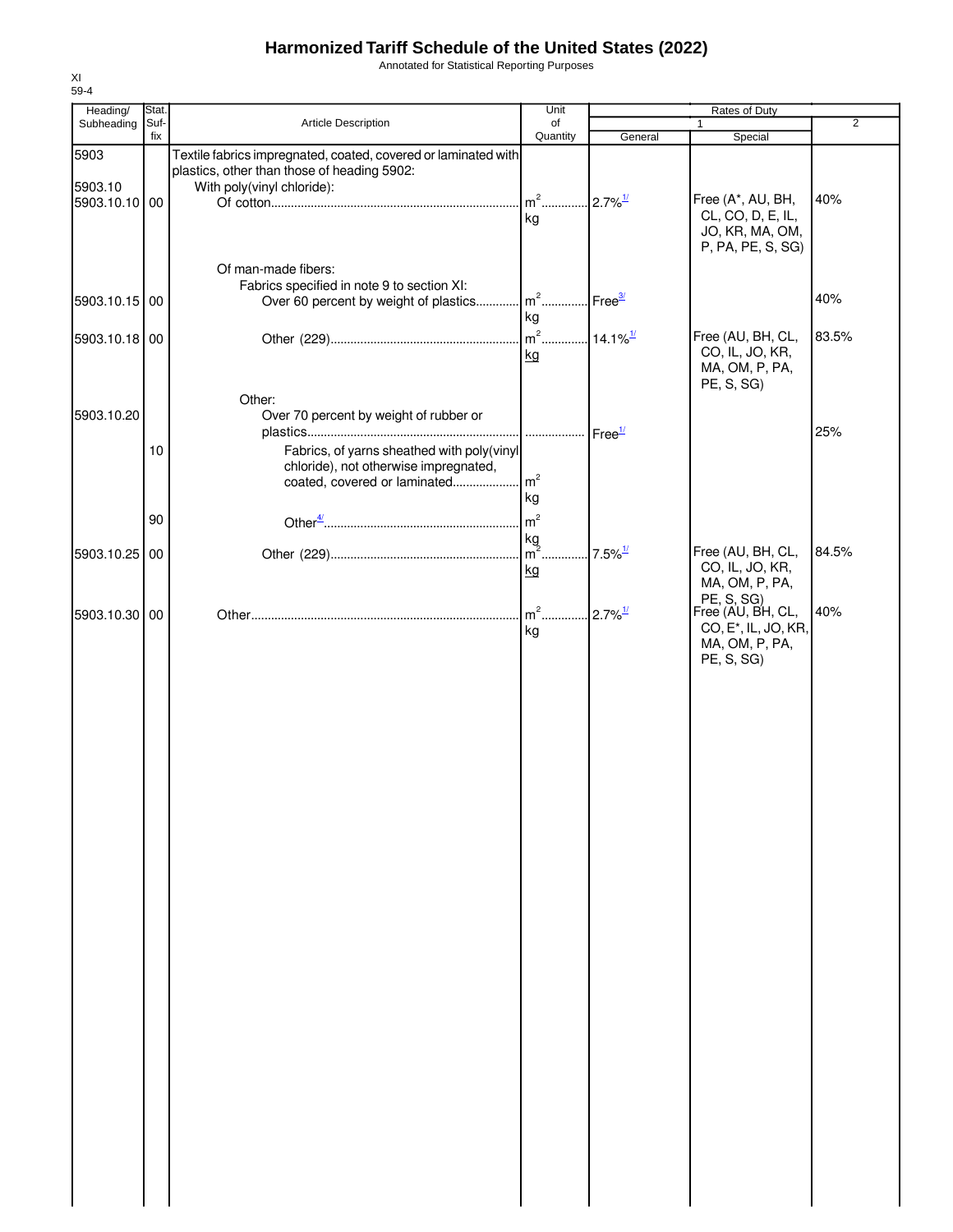Annotated for Statistical Reporting Purposes

| Heading/                                | Stat.       |                                                                                                                                              | Unit                                    |         | Rates of Duty                                                                         |                |
|-----------------------------------------|-------------|----------------------------------------------------------------------------------------------------------------------------------------------|-----------------------------------------|---------|---------------------------------------------------------------------------------------|----------------|
| Subheading                              | Suf-<br>fix | Article Description                                                                                                                          | of<br>Quantity                          | General | 1<br>Special                                                                          | $\overline{2}$ |
| 5903 (con.)<br>5903.20<br>5903.20.10 00 |             | Textile fabrics impregnated, coated, covered or laminated with<br>plastics, other than those of heading 5902: (con.)<br>With polyurethane:   | ka                                      |         | Free (AU, BH, CL,<br>CO, E <sup>*</sup> , IL, JO, KR,<br>MA, OM, P, PA,<br>PE, S, SG) | 40%            |
| 5903.20.15 00                           |             | Of man-made fibers:<br>Fabrics specified in note 9 to section XI:<br>Over 60 percent by weight of plastics m <sup>2</sup> Free <sup>1/</sup> | kg                                      |         |                                                                                       | 40%            |
| 5903.20.18 00                           |             |                                                                                                                                              | kg                                      |         | Free (AU, BH, CL,<br>CO, IL, JO, KR,<br>MA, OM, P, PA,<br>PE, S, SG)                  | 83.5%          |
| 5903.20.20 00                           |             | Other:<br>Over 70 percent by weight of rubber or                                                                                             | m <sup>2</sup> Free <sup>1/</sup><br>kg |         |                                                                                       | 25%            |
| 5903.20.25 00                           |             |                                                                                                                                              | kg                                      |         | Free (AU, BH, CL,<br>CO, IL, JO, KR,<br>MA, OM, P, PA,<br>PE, S, SG)                  | 84.5%          |
| 5903.20.30                              |             |                                                                                                                                              |                                         |         | Free (AU, BH, CL,<br>CO, E <sup>*</sup> , IL, JO, KR,<br>MA, OM, P, PA,<br>PE, S, SG) | 40%            |
|                                         | 10          |                                                                                                                                              | kg                                      |         |                                                                                       |                |
|                                         | 90          |                                                                                                                                              | kg                                      |         |                                                                                       |                |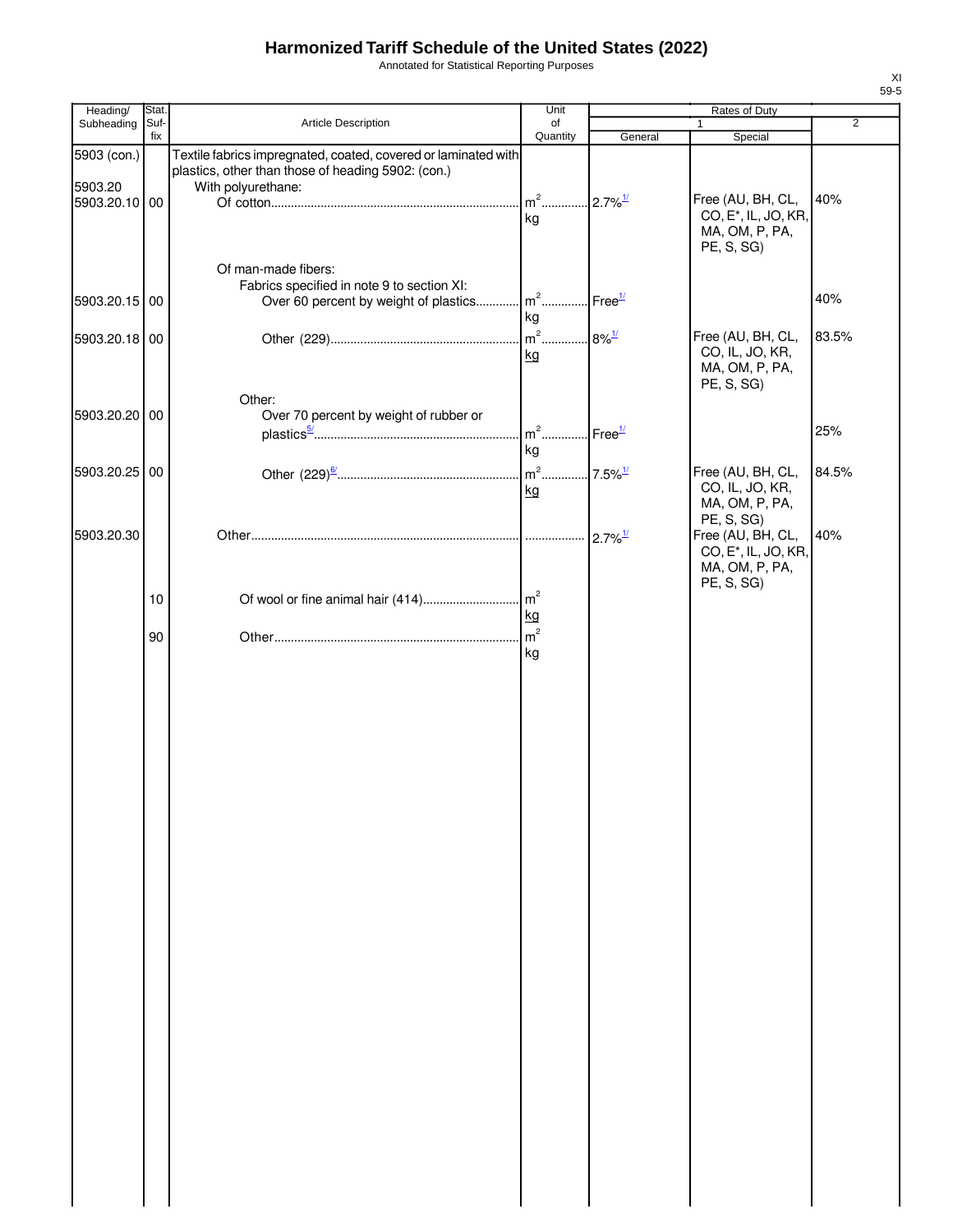Annotated for Statistical Reporting Purposes

| Heading/                 | Stat.       |                                                                         | Unit                   |                       | Rates of Duty                        |                 |
|--------------------------|-------------|-------------------------------------------------------------------------|------------------------|-----------------------|--------------------------------------|-----------------|
| Subheading               | Suf-<br>fix | <b>Article Description</b>                                              | of<br>Quantity         | General               | $\mathbf{1}$<br>Special              | $\overline{2}$  |
| 5903 (con.)              |             | Textile fabrics impregnated, coated, covered or laminated with          |                        |                       |                                      |                 |
|                          |             | plastics, other than those of heading 5902: (con.)                      |                        |                       |                                      |                 |
| 5903.90                  |             | Other:                                                                  |                        |                       |                                      |                 |
| 5903.90.10 00            |             |                                                                         |                        |                       | Free (A, AU, BH, CL, 40%             |                 |
|                          |             |                                                                         | ka                     |                       | CO, D, E, IL, JO,                    |                 |
|                          |             |                                                                         |                        |                       | KR, MA, OM, P,                       |                 |
|                          |             |                                                                         |                        |                       | PA, PE, S, SG)                       |                 |
|                          |             | Of man-made fibers:                                                     |                        |                       |                                      |                 |
|                          |             | Fabrics specified in note 9 to section XI:                              |                        |                       |                                      |                 |
| 5903.90.15 00            |             | Over 60 percent by weight of plastics m <sup>2</sup> Free <sup>1/</sup> |                        |                       |                                      | 40%             |
|                          |             |                                                                         | ka                     |                       |                                      |                 |
| 5903.90.18 00            |             |                                                                         | $m^2$ 8% $\frac{1}{2}$ |                       | Free (AU, BH, CL,                    | 83.5%           |
|                          |             |                                                                         | kg                     |                       | CO, IL, JO, KR,                      |                 |
|                          |             |                                                                         |                        |                       | MA, OM, P, PA,                       |                 |
|                          |             | Other:                                                                  |                        |                       | PE, S, SG)                           |                 |
| 5903.90.20 00            |             | Over 70 percent by weight of rubber or                                  |                        |                       |                                      |                 |
|                          |             |                                                                         |                        |                       |                                      | 25%             |
|                          |             |                                                                         | kg                     |                       |                                      |                 |
|                          |             |                                                                         |                        |                       |                                      |                 |
| 5903.90.25 00            |             |                                                                         |                        |                       | Free (AU, BH, CL,<br>CO, IL, JO, KR, | 84.5%           |
|                          |             |                                                                         | kg                     |                       | MA, OM, P, PE, S,                    |                 |
|                          |             |                                                                         |                        |                       | SG)                                  |                 |
| 5903.90.30               |             |                                                                         |                        | $2.7\%$ <sup>1/</sup> | Free (AU, BH, CL,                    | 40%             |
|                          |             |                                                                         |                        |                       | CO, E <sup>*</sup> , IL, JO, KR,     |                 |
|                          |             |                                                                         |                        |                       | MA, OM, P, PA,                       |                 |
|                          |             |                                                                         |                        |                       | PE, S, SG)                           |                 |
|                          | 10          |                                                                         |                        |                       |                                      |                 |
|                          |             |                                                                         | kg                     |                       |                                      |                 |
|                          | 90          |                                                                         | $\mathsf{m}^2$         |                       |                                      |                 |
|                          |             |                                                                         | kg                     |                       |                                      |                 |
| 5904                     |             | Linoleum, whether or not cut to shape; floor coverings con-             |                        |                       |                                      |                 |
|                          |             | sisting of a coating or covering applied on a textile backing,          |                        |                       |                                      |                 |
|                          |             | whether or not cut to shape:                                            |                        |                       |                                      |                 |
| 5904.10.00 00            |             |                                                                         | $m2$ .                 | Free <sup>1/</sup>    |                                      | 35%             |
|                          |             |                                                                         | kg                     |                       |                                      |                 |
| 5904.90                  |             | Other:                                                                  |                        |                       |                                      |                 |
| 5904.90.10 00            |             | With a base consisting of needleloom felt or non-                       |                        |                       |                                      |                 |
|                          |             |                                                                         | $m2$                   | $.$ Free $1/$         |                                      | 40%             |
|                          |             |                                                                         | kg                     |                       |                                      |                 |
| 5904.90.90 00            |             |                                                                         | m <sup>2</sup>         | Free <sup>1/</sup>    |                                      | 40%             |
|                          |             |                                                                         | kg                     |                       |                                      |                 |
|                          |             |                                                                         |                        |                       |                                      |                 |
| 5905.00<br>5905.00.10 00 |             | Textile wall coverings:                                                 |                        | Free <sup>1/</sup>    |                                      | $3.3¢/kg + 20%$ |
|                          |             |                                                                         | kg                     |                       |                                      |                 |
|                          |             |                                                                         |                        |                       |                                      | 74%             |
| 5905.00.90 00            |             |                                                                         | .                      | Free <sup>1/</sup>    |                                      |                 |
|                          |             |                                                                         | kg                     |                       |                                      |                 |
|                          |             |                                                                         |                        |                       |                                      |                 |
|                          |             |                                                                         |                        |                       |                                      |                 |
|                          |             |                                                                         |                        |                       |                                      |                 |
|                          |             |                                                                         |                        |                       |                                      |                 |
|                          |             |                                                                         |                        |                       |                                      |                 |
|                          |             |                                                                         |                        |                       |                                      |                 |
|                          |             |                                                                         |                        |                       |                                      |                 |
|                          |             |                                                                         |                        |                       |                                      |                 |
|                          |             |                                                                         |                        |                       |                                      |                 |
|                          |             |                                                                         |                        |                       |                                      |                 |
|                          |             |                                                                         |                        |                       |                                      |                 |
|                          |             |                                                                         |                        |                       |                                      |                 |
|                          |             |                                                                         |                        |                       |                                      |                 |
|                          |             |                                                                         |                        |                       |                                      |                 |
|                          |             |                                                                         |                        |                       |                                      |                 |
|                          |             |                                                                         |                        |                       |                                      |                 |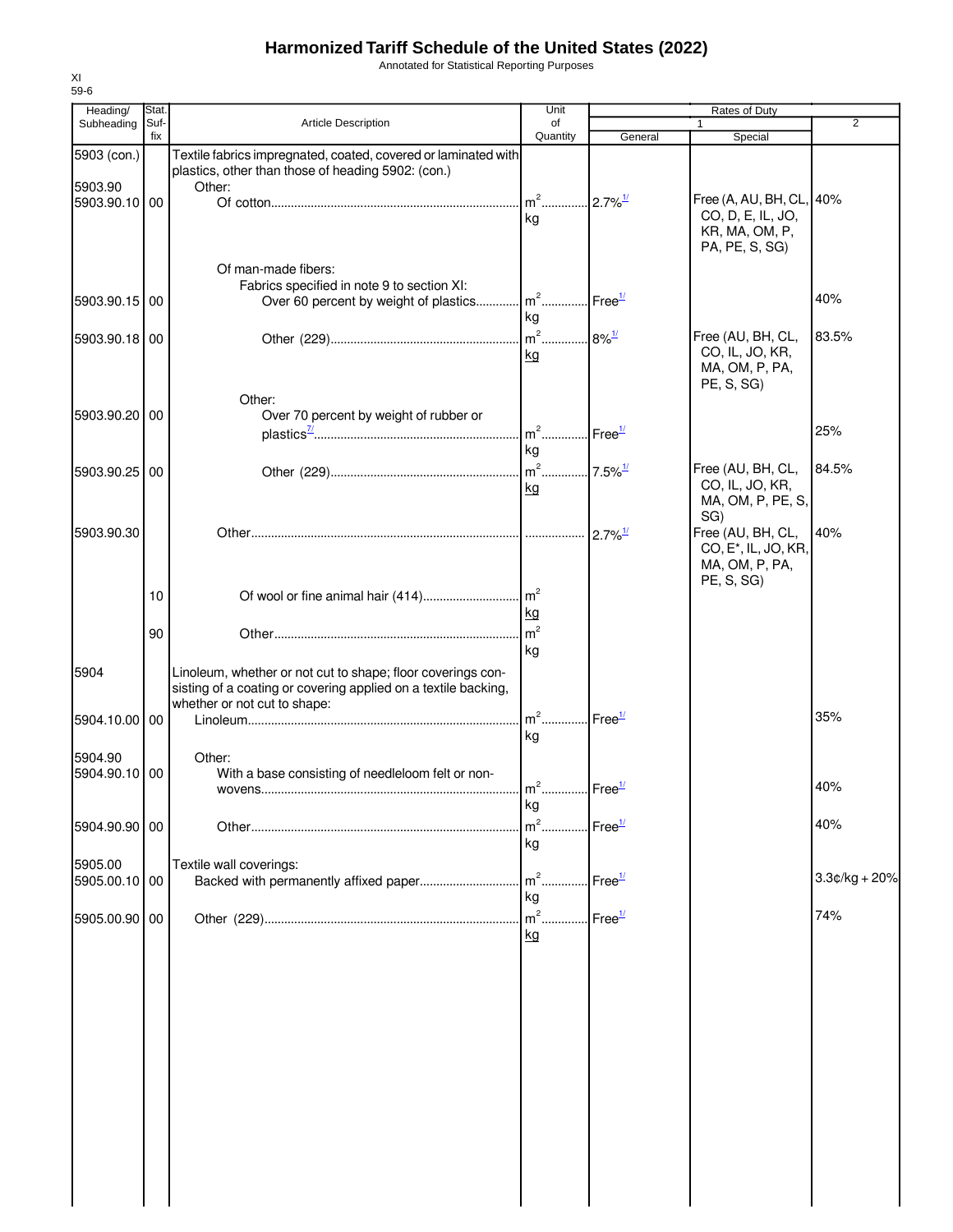Annotated for Statistical Reporting Purposes

| Heading/                 | Stat.       |                                                                                                                                     | Unit                                 |                               | Rates of Duty                                                                     |                |
|--------------------------|-------------|-------------------------------------------------------------------------------------------------------------------------------------|--------------------------------------|-------------------------------|-----------------------------------------------------------------------------------|----------------|
| Subheading               | Suf-<br>fix | Article Description                                                                                                                 | of<br>Quantity                       |                               |                                                                                   | $\overline{2}$ |
|                          |             |                                                                                                                                     |                                      | General                       | Special                                                                           |                |
| 5906<br>5906.10.00 00    |             | Rubberized textile fabrics, other than those of heading 5902:<br>Adhesive tape of a width not exceeding 20 cm kg 2.9% <sup>1/</sup> |                                      |                               | Free (A, AU, BH, CL, 40%<br>CO, D, E, IL, JO,<br>KR, MA, OM, P,<br>PA, PE, S, SG) |                |
|                          |             | Other:                                                                                                                              |                                      |                               |                                                                                   |                |
| 5906.91<br>5906.91.10 00 |             | Knitted or crocheted:                                                                                                               | kg                                   | $2.7\%$ <sup>1/</sup>         | Free (AU, BH, CL,<br>CO, IL, JO, KR,<br>MA, OM, P, PA,<br>PE, S, SG)              | 40%            |
| 5906.91.20 00            |             | Of man-made fibers:<br>Over 70 percent by weight of rubber or                                                                       | $m2$                                 | $\mathsf{Free}^{\frac{1}{2}}$ |                                                                                   | 25%            |
|                          |             |                                                                                                                                     | kg                                   |                               |                                                                                   |                |
| 5906.91.25 00            |             |                                                                                                                                     | $m2$<br>kg                           | $.7.5\%$ <sup>1/</sup>        | Free (AU, BH, CL,<br>CO, IL, JO, KR,<br>MA, OM, P, PA,                            | 84.5%          |
|                          |             |                                                                                                                                     | $\mathsf{m}^2$                       |                               | PE, S, SG)<br>Free (AU, BH, CL,                                                   | 40%            |
| 5906.91.30 00            |             |                                                                                                                                     | kg                                   | $2.7\%$ <sup>1/</sup>         | CO, E <sup>*</sup> , IL, JO, KR,<br>MA, OM, P, PA,<br>PE, S, SG)                  |                |
| 5906.99                  |             | Other:                                                                                                                              | $m2$ .                               |                               | Free (AU, BH, CL,                                                                 | 40%            |
| 5906.99.10 00            |             |                                                                                                                                     | kg                                   | $2.7\%$ <sup>1/</sup>         | CO, IL, JO, KR,<br>MA, OM, P, PA,<br>PE, S, SG)                                   |                |
|                          |             | Of man-made fibers:                                                                                                                 |                                      |                               |                                                                                   |                |
| 5906.99.20 00            |             | Over 70 percent by weight of rubber or                                                                                              | $m^2$<br>kg                          | Free <sup>1/</sup>            |                                                                                   | 25%            |
| 5906.99.25 00            |             |                                                                                                                                     | $m^2$ Free <sup>1/</sup>             |                               |                                                                                   | 84.5%          |
|                          |             |                                                                                                                                     |                                      |                               |                                                                                   |                |
| 5906.99.30 00            |             |                                                                                                                                     | $\frac{\text{kg}}{\text{m}^2}$<br>kg | $3.3\%$ <sup>1/</sup>         | Free (AU, BH, CL,<br>CO, E <sup>*</sup> , IL, JO, KR,<br>MA, OM, P, PA,           | 40%            |
|                          |             |                                                                                                                                     |                                      |                               | PE, S, SG)                                                                        |                |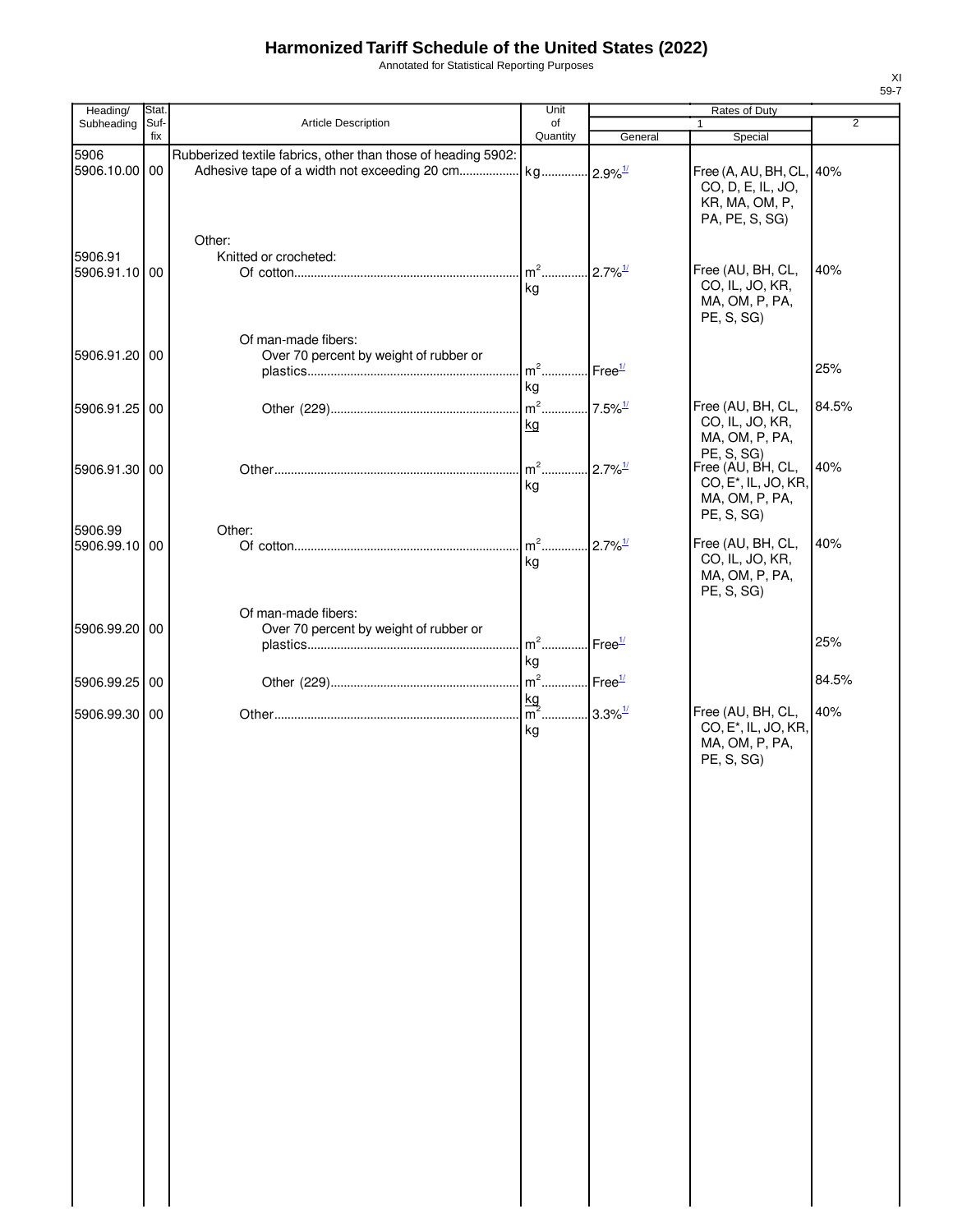Annotated for Statistical Reporting Purposes

| Heading/      | Stat.       |                                                                                                                                                                                                              | Unit      |         | Rates of Duty                                                                                  |                |
|---------------|-------------|--------------------------------------------------------------------------------------------------------------------------------------------------------------------------------------------------------------|-----------|---------|------------------------------------------------------------------------------------------------|----------------|
| Subheading    | Suf-<br>fix | Article Description                                                                                                                                                                                          | of        |         | $\mathbf{1}$                                                                                   | $\overline{2}$ |
| 5907.00       |             | Textile fabrics otherwise impregnated, coated or covered;<br>painted canvas being theatrical scenery, studio back-cloths<br>or the like:<br>Laminated fabrics; fabrics specified in note 9 to section<br>XI: | Quantity  | General | Special                                                                                        |                |
| 5907.00.05 00 |             | Of man-made fibers:<br>Theatrical, ballet, and operatic scenery and                                                                                                                                          | kg        |         |                                                                                                | 83.5%          |
| 5907.00.15 00 |             |                                                                                                                                                                                                              | kg        |         | Free (AU, BH, CL,<br>CO, IL, JO, KR,<br>MA, OM, P, PA,<br>PE, S, SG)                           | 83.5%          |
| 5907.00.25 00 |             | Other:<br>Theatrical, ballet, and operatic scenery and                                                                                                                                                       |           |         |                                                                                                | 83.5%          |
| 5907.00.35 00 |             |                                                                                                                                                                                                              | kg<br>kg  |         | Free (AU, BH, CL,<br>CO, IL, JO, KR,<br>MA, OM, P, PA,<br>PE, S, SG)                           | 83.5%          |
| 5907.00.60 00 |             | Other:                                                                                                                                                                                                       | kg        |         |                                                                                                | 50%            |
| 5907.00.80    | 10          | Of vegetable fibers, except cotton (810) m <sup>2</sup>                                                                                                                                                      | kg        |         |                                                                                                | 50%            |
|               | 90          |                                                                                                                                                                                                              | <u>kg</u> |         |                                                                                                |                |
|               |             | 5908.00.00   00   Textile wicks, woven, plaited or knitted, for lamps, stoves,<br>lighters, candles or the like; incandescent gas mantles and<br>tubular knitted gas mantle fabric therefor, whether or not  |           |         | Free (AU, BH, CL,<br>CO, E <sup>*</sup> , IL, JO, KR,<br>MA, OM, P, PA,                        | 78.5%          |
| 5909.00       |             | Textile hosepiping and similar textile tubing, with or without<br>lining, armor or accessories of other materials:                                                                                           |           |         | PE, S, SG)                                                                                     |                |
| 5909.00.10 00 |             |                                                                                                                                                                                                              |           |         |                                                                                                | 21.5%          |
| 5909.00.20 00 |             |                                                                                                                                                                                                              |           |         | Free (AU, B, BH, CL, 88.5%<br>CO, E <sup>*</sup> , IL, JO, KR,<br>MA, OM, P, PA,<br>PE, S, SG) |                |
|               |             |                                                                                                                                                                                                              |           |         |                                                                                                |                |
|               |             |                                                                                                                                                                                                              |           |         |                                                                                                |                |
|               |             |                                                                                                                                                                                                              |           |         |                                                                                                |                |
|               |             |                                                                                                                                                                                                              |           |         |                                                                                                |                |
|               |             |                                                                                                                                                                                                              |           |         |                                                                                                |                |
|               |             |                                                                                                                                                                                                              |           |         |                                                                                                |                |
|               |             |                                                                                                                                                                                                              |           |         |                                                                                                |                |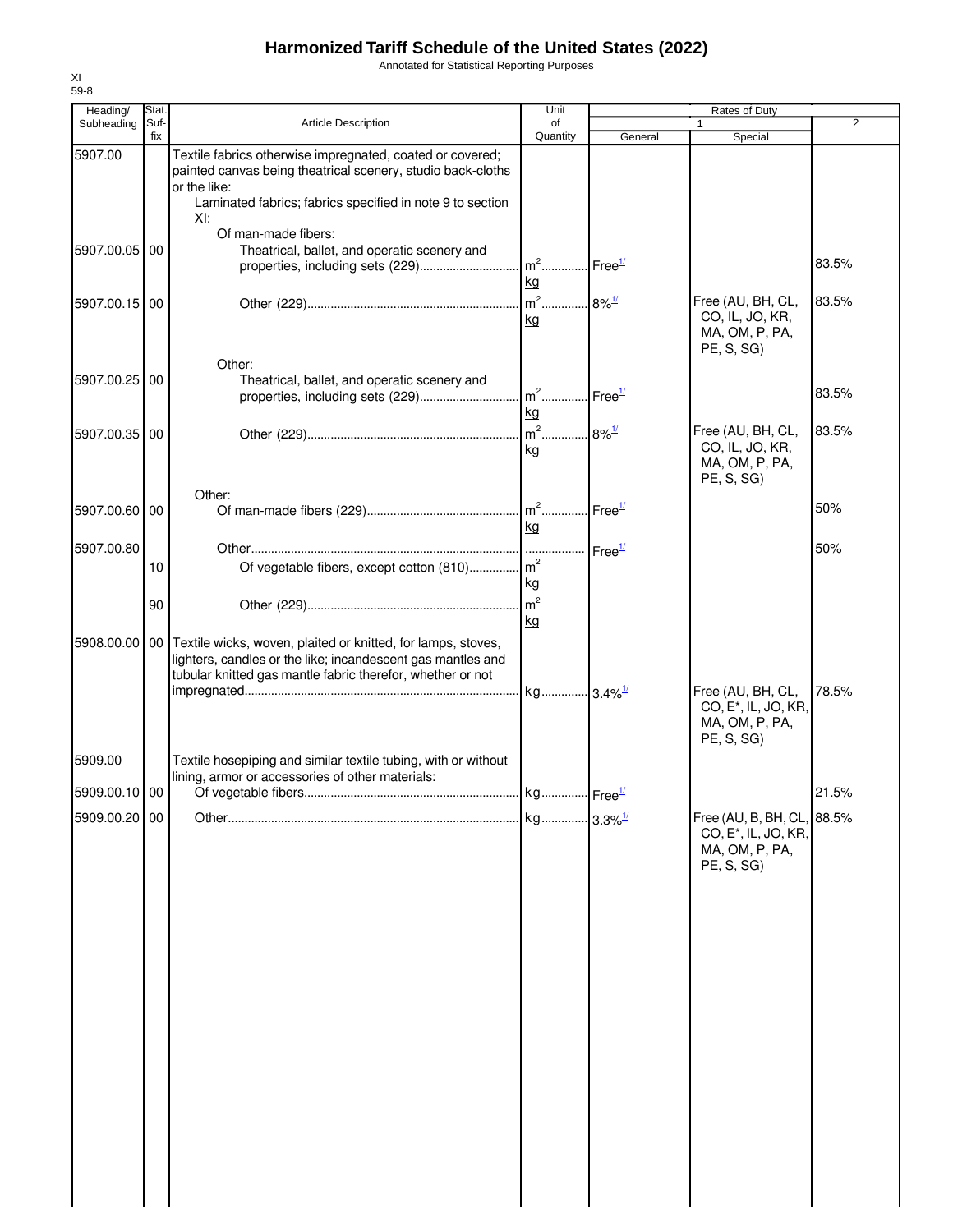Annotated for Statistical Reporting Purposes

| Heading/                 | Stat.       |                                                                                                                                                                                                                                                                                                                                                            | Unit                    |                               | Rates of Duty                                                                         |                |
|--------------------------|-------------|------------------------------------------------------------------------------------------------------------------------------------------------------------------------------------------------------------------------------------------------------------------------------------------------------------------------------------------------------------|-------------------------|-------------------------------|---------------------------------------------------------------------------------------|----------------|
| Subheading               | Suf-<br>fix | <b>Article Description</b>                                                                                                                                                                                                                                                                                                                                 | of<br>Quantity          |                               |                                                                                       | $\overline{2}$ |
| 5910.00                  |             | Transmission or conveyor belts or belting, of textile material,<br>whether or not impregnated, coated, covered or laminated with                                                                                                                                                                                                                           |                         | General                       | Special                                                                               |                |
| 5910.00.10               |             | plastics, or reinforced with metal or other material:                                                                                                                                                                                                                                                                                                      |                         |                               | Free (A, AU, BH, CL, 74%<br>CO, D, E, IL, JO,                                         |                |
|                          |             | Power transmission belts and belting:                                                                                                                                                                                                                                                                                                                      |                         |                               | KR, MA, OM, P,<br>PA, PE, S, SG)                                                      |                |
|                          |             | Belts:                                                                                                                                                                                                                                                                                                                                                     |                         |                               |                                                                                       |                |
|                          | 10          |                                                                                                                                                                                                                                                                                                                                                            | .lNo.<br>kg             |                               |                                                                                       |                |
|                          | 20          |                                                                                                                                                                                                                                                                                                                                                            | No.<br>kg               |                               |                                                                                       |                |
|                          | 30          |                                                                                                                                                                                                                                                                                                                                                            | No.<br>kg               |                               |                                                                                       |                |
|                          | 60          | Belting:                                                                                                                                                                                                                                                                                                                                                   | .lm                     |                               |                                                                                       |                |
|                          |             |                                                                                                                                                                                                                                                                                                                                                            | kg                      |                               |                                                                                       |                |
|                          | 70          |                                                                                                                                                                                                                                                                                                                                                            | kg                      |                               |                                                                                       |                |
|                          | 90          |                                                                                                                                                                                                                                                                                                                                                            | . kg                    |                               |                                                                                       |                |
| 5910.00.90               | 00          |                                                                                                                                                                                                                                                                                                                                                            | kg                      | $\cdot$ 2.6% $^{\frac{1}{2}}$ | Free (AU, BH, CL,<br>CO, E <sup>*</sup> , IL, JO, KR,<br>MA, OM, P, PA,<br>PE, S, SG  | 30%            |
| 5911                     |             | Textile products and articles, for technical uses, specified in<br>note 8 to this chapter:                                                                                                                                                                                                                                                                 |                         |                               |                                                                                       |                |
| 5911.10                  |             | Textile fabrics, felt and felt-lined woven fabrics, coated,<br>covered or laminated with rubber, leather or other material,<br>of a kind used for card clothing, and similar fabrics of a<br>kind used for other technical purposes, including narrow<br>fabrics made of velvet impregnated with rubber, for<br>covering weaving spindles (weaving beams): |                         |                               |                                                                                       |                |
| 5911.10.10 00            |             |                                                                                                                                                                                                                                                                                                                                                            | . kg 2.9% <sup>1/</sup> |                               | Free (AU, BH, CL,<br>CO, E <sup>*</sup> , IL, JO, KR,<br>MA, OM, P, PA,<br>PE, S, SG) | 40%            |
| 5911.10.20 00            |             |                                                                                                                                                                                                                                                                                                                                                            |                         |                               | Free (AU, BH, CL,<br>CO, E <sup>*</sup> , IL, JO, KR,<br>MA, OM, P, PA,<br>PE, S, SG) | 68.5%          |
| 5911.20<br>5911.20.10 00 |             | Bolting cloth, whether or not made up:<br>Fabrics principally used for stenciling purposes in                                                                                                                                                                                                                                                              |                         |                               |                                                                                       |                |
|                          |             |                                                                                                                                                                                                                                                                                                                                                            | $\mathsf{m}^2$<br>kg    | $.3.3\%$ <sup>1/</sup>        | Free (AU, BH, CL,<br>CO, E <sup>*</sup> , IL, JO, KR,<br>MA, OM, P, PA,<br>PE, S, SG) | 62%            |
| 5911.20.20 00            |             | Other:                                                                                                                                                                                                                                                                                                                                                     | $m2$ .<br>kg            | Free <sup>1/</sup>            |                                                                                       | Free           |
| 5911.20.30 00            |             |                                                                                                                                                                                                                                                                                                                                                            | $m2$<br>kg              | Free <sup>1/</sup>            |                                                                                       | 63%            |
|                          |             |                                                                                                                                                                                                                                                                                                                                                            |                         |                               |                                                                                       |                |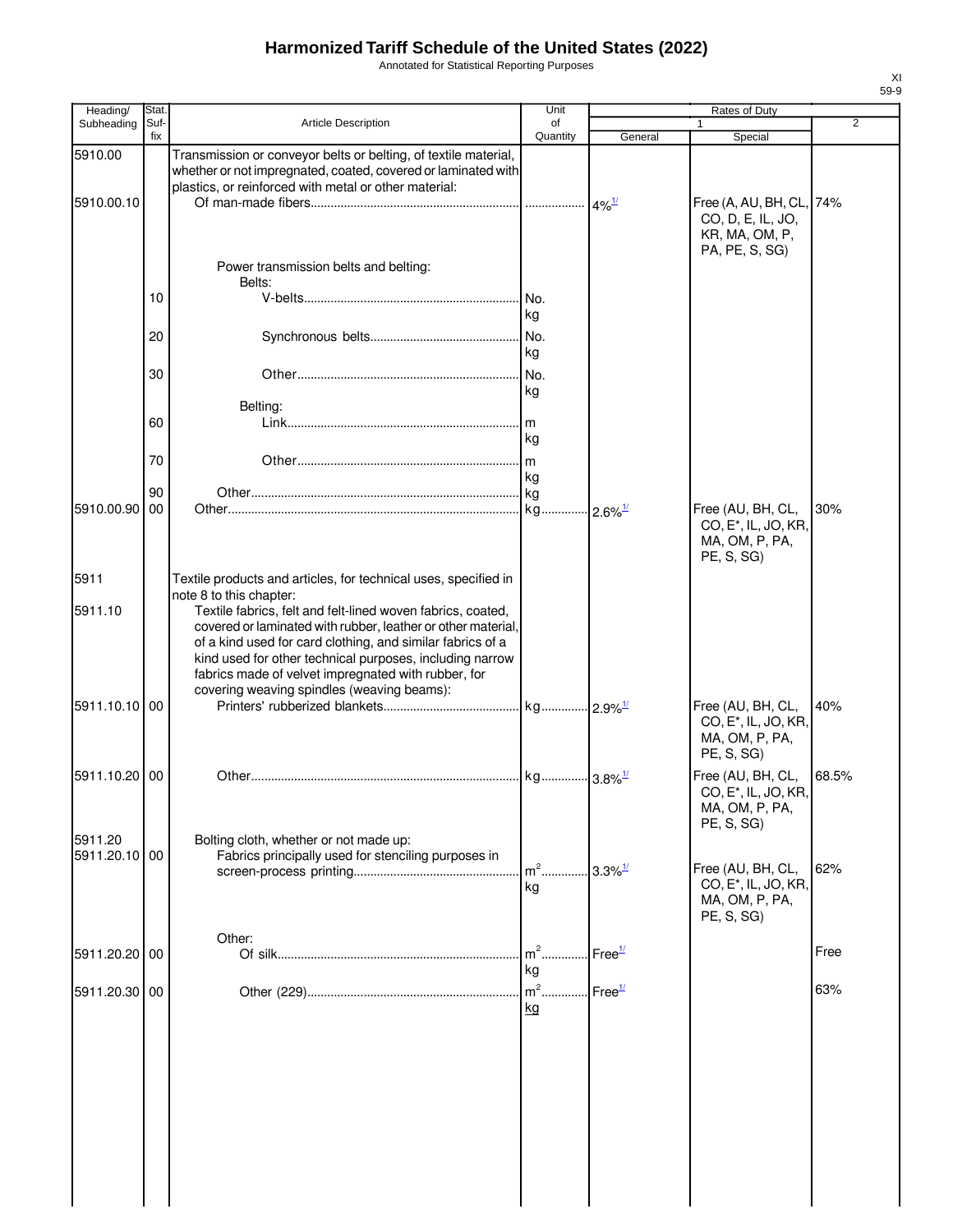Annotated for Statistical Reporting Purposes

| Heading/                  | Stat.                |                                                                                                                                                                                                                                                                             | Unit                                                                     |                       | Rates of Duty                                                                                  |       |
|---------------------------|----------------------|-----------------------------------------------------------------------------------------------------------------------------------------------------------------------------------------------------------------------------------------------------------------------------|--------------------------------------------------------------------------|-----------------------|------------------------------------------------------------------------------------------------|-------|
| Subheading                | Suf-<br>fix          | Article Description                                                                                                                                                                                                                                                         | of<br>Quantity                                                           | General               | 1<br>Special                                                                                   | 2     |
| 5911 (con.)<br>5911.31.00 |                      | Textile products and articles, for technical uses, specified in<br>note 8 to this chapter: (con.)<br>Textile fabrics and felts, endless or fitted with linking<br>devices, of a kind used in papermaking or similar machines<br>(for example, for pulp or asbestos-cement): |                                                                          |                       | Free (AU, BH, CL,<br>CO, E <sup>*</sup> , IL, JO, KR,<br>MA, OM, P, PA,<br>PE, S, SG           | 68.5% |
|                           | 10<br>20<br>30<br>80 |                                                                                                                                                                                                                                                                             | kg<br>$\mathsf{Im}^2$<br>kg<br>$\mathsf{Im}^2$<br>kg<br>$\rm{m}^2$<br>kg |                       |                                                                                                |       |
| 5911.32.00                |                      |                                                                                                                                                                                                                                                                             |                                                                          | $3.8\%$ <sup>1/</sup> | Free (AU, BH, CL,<br>CO, E <sup>*</sup> , IL, JO, KR,<br>MA, OM, P, PA,<br>PE, S, SG)          | 68.5% |
|                           | 10<br>20             |                                                                                                                                                                                                                                                                             | $\mathsf{m}^2$<br>kg<br>m <sup>2</sup><br>kg                             |                       |                                                                                                |       |
|                           | 30                   |                                                                                                                                                                                                                                                                             | $\rm{m}^2$<br>kg                                                         |                       |                                                                                                |       |
| 5911.40.01                | 80<br>00             | Filtering or straining cloth of a kind used in oil presses or                                                                                                                                                                                                               | m <sup>2</sup><br>kg                                                     |                       |                                                                                                |       |
|                           |                      |                                                                                                                                                                                                                                                                             | kg                                                                       | $.8\%$ <sup>1/</sup>  | Free (A, AU, BH, CL, 81%<br>CO, D, E, IL, JO,<br>KR, MA, OM, P,<br>PA, PE, S, SG)              |       |
| 5911.90.00                |                      |                                                                                                                                                                                                                                                                             |                                                                          | $3.8\%$ <sup>1/</sup> | Free (AU, B, BH, CL, 68.5%<br>CO, E <sup>*</sup> , IL, JO, KR,<br>MA, OM, P, PA,<br>PE, S, SG) |       |
|                           | 40                   | Cords, braids and the like of a kind used in industry                                                                                                                                                                                                                       |                                                                          |                       |                                                                                                |       |
|                           | 80                   |                                                                                                                                                                                                                                                                             |                                                                          |                       |                                                                                                |       |